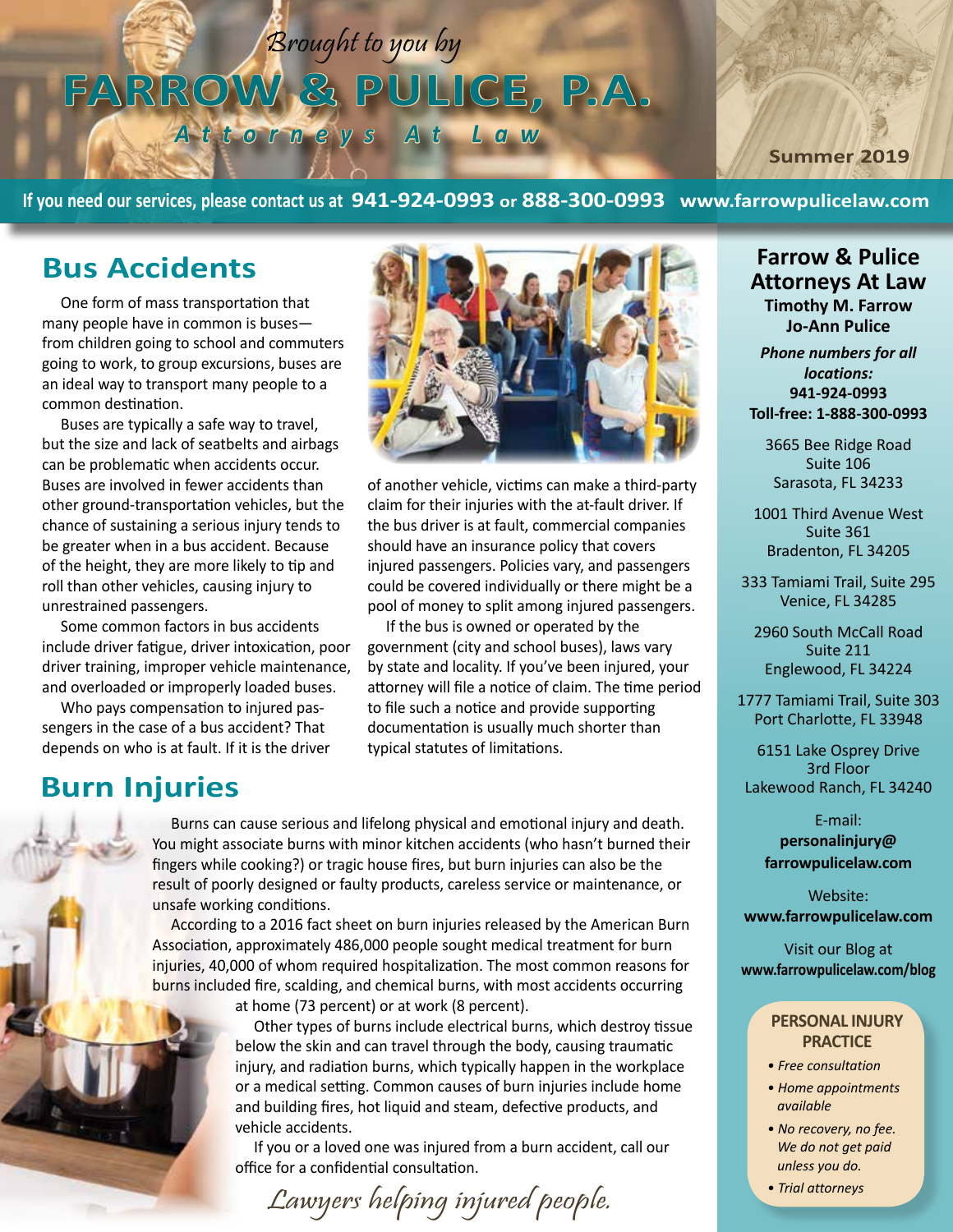

**Uber Revises Private Arbitration Policy in Cases of Sexual Misconduct**

Did you know that, until recently, when you agreed to use Uber, you also agreed to settle any matters that might have arisen between yourself and the driver in confidential arbitration?

In spring 2018, 14 women requested by letter that Uber's board of directors release them from private arbitration so they could pursue a class-action lawsuit against the company. The women, who claimed to have been sexually violated by their Uber drivers, said that Uber's driver screening is inadequate, leading to sexual assault, harassment, and rape. Furthermore, the letter stated that by keeping the illegal conduct of its drivers secret from the public, Uber was creating a false sense of security and denying women a trial before a jury of their peers.

The letter stated: "Forcing female riders, as a condition of using Uber's app, to pursue claims of sexual assault and rape in secret arbitration proceedings does not 'make streets safer' [Uber's mission statement]. In fact, it does the opposite. Silencing our stories deprives customers and potential investors of the knowledge that our horrific experiences are part of a widespread problem at Uber."

The company responded favorably and announced that it will now allow Uber riders and drivers to file allegations of rape, sexual assault, and sexual harassment in court. It also retracted a policy requiring sexual-misconduct settlements to be kept confidential. Competing ride-share company Lyft has made similar policy changes.

# **Dog Bite at Work**

For some workers, dog bites can be an occupational hazard. Jobs that require workers to go on private properties and into homes—such as home health aides,



nannies, cleaning and service providers, mail carriers, and lawn and garden workers—are at risk of being bitten by dogs that aren't supervised or restrained while they work.

Fortunately, canines and humans work well in the same space in most instances, and homeowners usually take care to keep their pets comfortable and workers safe, but how would you recover for losses if you were injured by a dog while working? Would you use workers' compensation, or would you have to go through a homeowner's insurance?

Dog-bite injury claims differ from state to state. Typically, if you are injured while you are working, you would file a workers' compensation claim, which would cover medical expenses and would also pay a portion of lost wages. More than that, in some states, you could also sue the homeowner, if they are not also your employer, to recover additional losses.

If you are bitten by a dog, be sure to report your injury to your employer immediately and seek medical attention. Consult an attorney to discuss the best way to recover damages.

## **Asbestos Found in Talcum Powder**

Johnson & Johnson, which is still dealing with fallout from lawsuits alleging its talcum powder caused ovarian cancer, is finding itself in trouble again over the product. Documents made public in December 2018 reveal that company executives and mine managers have been aware that both raw talc and manufactured powders have tested positive for small amounts of asbestos.

The documents, reported on by the Reuters news agency, showed that in the early 2000s, executives discussed the problem but did not disclose it either to regulators or to the public. Johnson & Johnson denied the reports and says that the company routinely works with regulators to test the quality of its products and points out that numerous independent studies have shown that talc doesn't contain

asbestos. Since the late 1950s, studies by academic institutions and independent labs linked talc with asbestos, and talc mining with an increased risk of respiratory cancer.

Furthermore, the company was shown to have worried about a talc ban, whether its product was safe, and how it might weather bad public relations regarding its powder, one of Johnson & Johnson's flagship products.

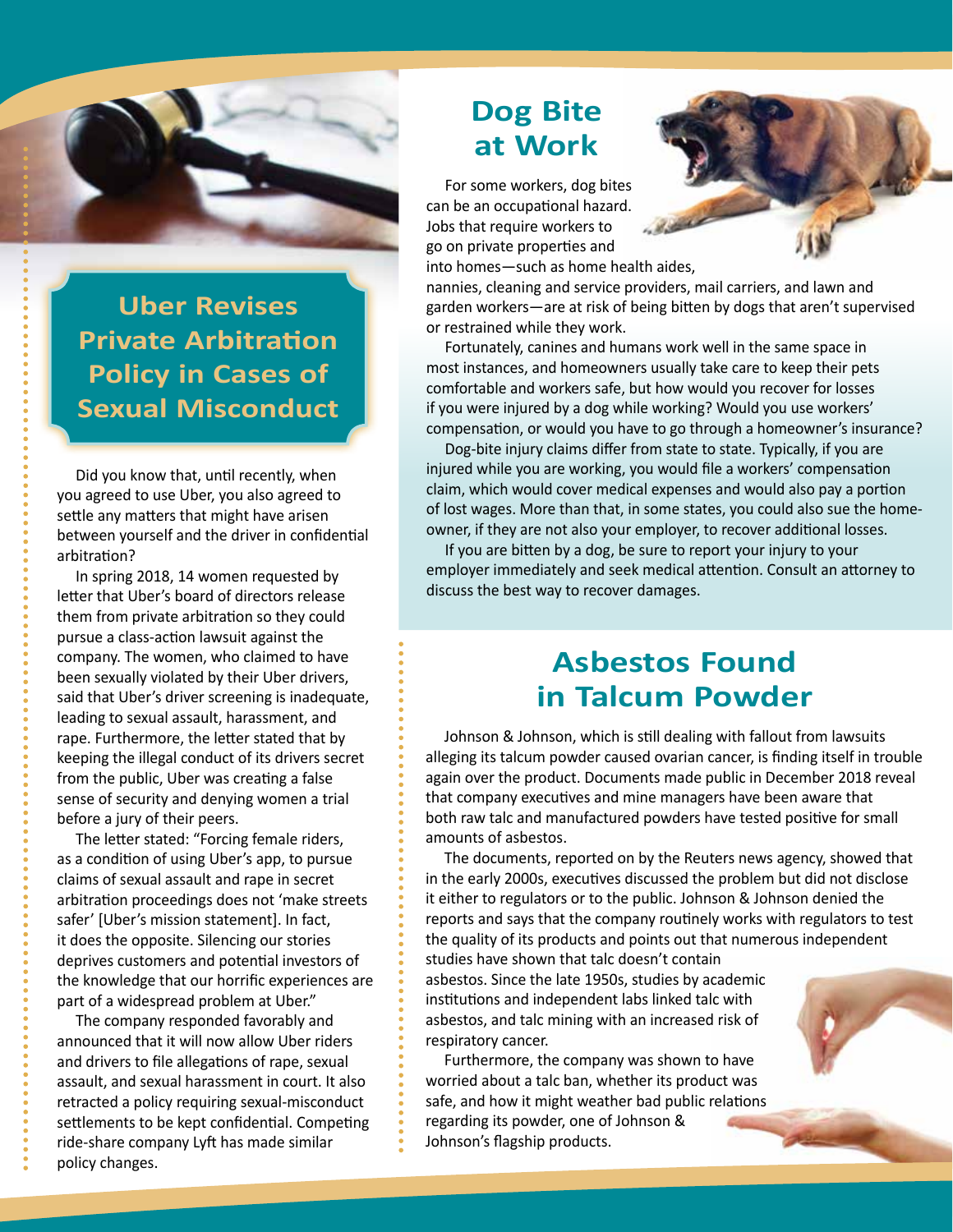

## **What To Do After a Motorcycle Accident**

Motorcycle accidents can be catastrophic, but not all are. Even if you don't feel too bad after an accident, you should visit a doctor. As you know, motorcycles are made for the riding experience, not designed for rider safety, and any accident, no matter how small, has the potential to cause injuries. In particular, soft-tissue and some head injuries may not be immediately symptomatic. If you were thrown or dumped off a bike, chances are you braced for impact with your hand and arm, risking nerve damage. Even seemingly minor road rash can become infected if not treated right away.

Here is the problem, if you wait to go to the doctor, you risk overlooking a condition that could be serious without treatment. An insurer could argue that you are partially at fault for the severity of your injury if you did not seek medical attention. At a post-accident checkup, a doctor might advise to avoid strenuous activity or suggest treating a nasty brush burn with topical antibiotics. If you don't have an exam and treatment plan, your condition could worsen.

If you or a loved one was injured in a motorcycle accident, call our office for a confidential consultation.

### **Protect yourself from common motorcycle injuries**

#### **ROAD RASH**

 Wear a leather (or Kevlar) jacket, leather pants or chaps, a full-face helmet, and gloves.

#### **BROKEN BONES**

 $\blacktriangleright$  Invest in armor and riding clothes that have special inserts in areas like the pelvis and joints, and wear reinforced gloves and good boots.

#### **SPINAL INJURY**

 Wear an armored collar and back armor to help stabilize your neck and back.

#### **BRAIN INJURY**

 Wear a helmet that meets DOT and Snell standards.

## **OVERCHARGED**

Imagine sitting in the waiting room of an emergency room. As you wait, you begin to feel better and decide to leave ... but you're still charged \$1,000 for services. Believe it or not, this is a true story. Judy Barton, of Michigan, was charged this fee for sitting in a waiting room and having a member of the hospital staff enter her into the system and put a plastic bracelet on her wrist. After significant media attention, the hospital agreed to reduce the bill since Barton left before receiving any specialized attention for assessment or treatment.

This isn't an isolated incident. According to the Center for Public Integrity, 90 percent of hospital bills contain errors or use questionable overcharging practices that add up to big bucks. You may be surprised to see a facility fee on a bill for outpatient services at a hospital-affiliated clinic or urgent care that are double or even triple that of the physician's fee. The facility will often waive this fee for those with accepted insurance plans; however, those who are out of network are often surprised to receive a bill of several hundred dollars for using the facility in addition to a bill for what they thought was a routine doctor's appointment.

A hospital's list of prices, also known as a chargemaster, contains prices that are inflated and are only charged to out-of-network and uninsured patients. Those who are out-of-network or are uninsured are charged exorbitant costs for the exact same services and care as those who are in-network. According to hospitals, this is to offset the costs of treating those who are uninsured. This practice, known as balanced billing, creates a financial hardship for patients who pay the difference.

In January of 2019, hospitals were required to list their prices online, but the prices still vary depending on health-insurance coverages.